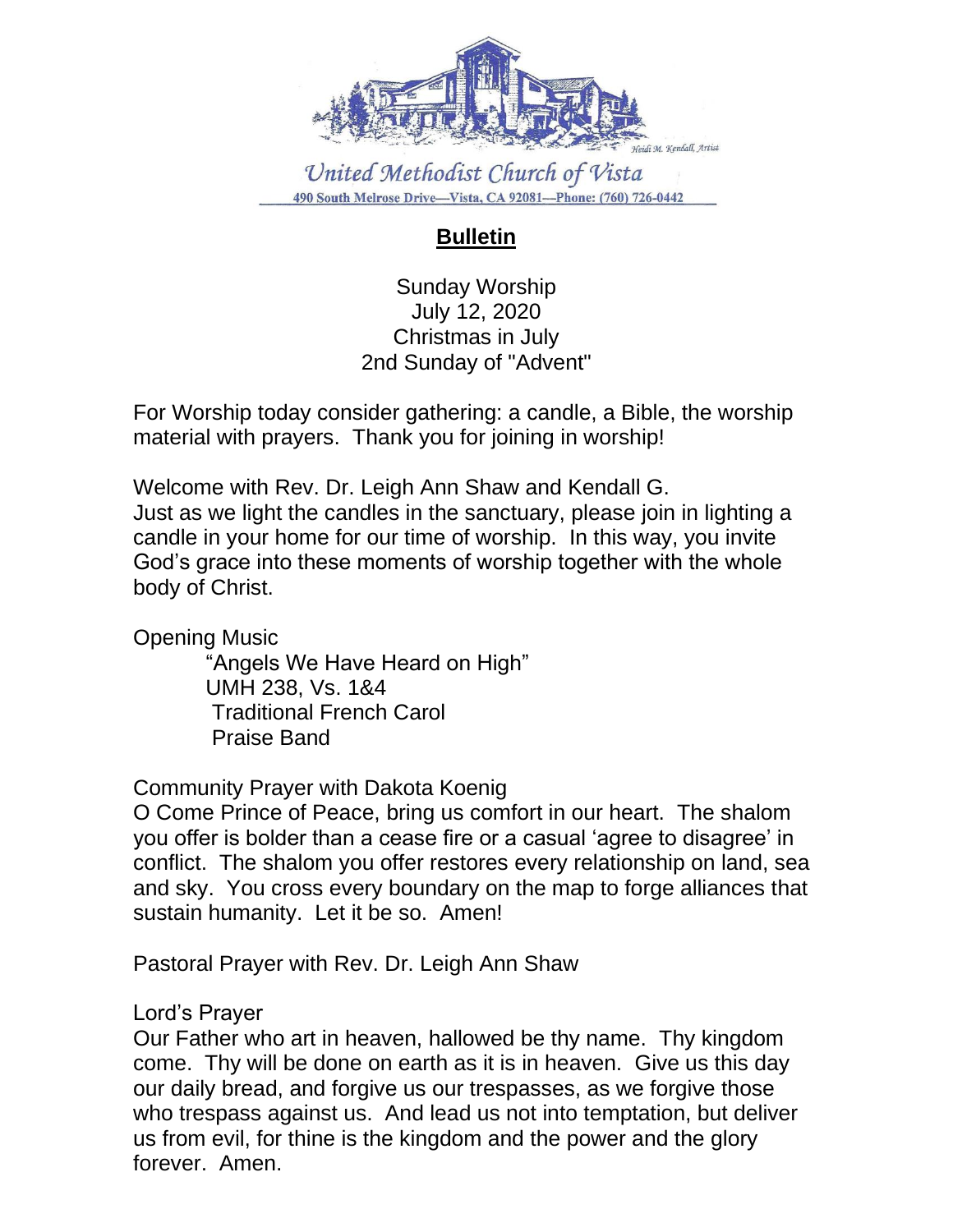

Special Music "Mary, Did You Know?" Words: Mark Lowry Music: Buddy Greene Praise Band and Heather Clarke, Soloist

A Word from our Young People

Scripture with Margene Haase Isaiah 11:1-10 and Matthew 3:1-12 (NRSV)

Reflection

Peace: Of Mind and Body for the Days We are Living Rev. Dr. Leigh Ann Shaw

Response to the Word with Rev. Frank Hallock

**Music** 

"Christmas Time is Here" Words: Lee Mendelson Music: Vince Guaraldi Adam Ferrara and Praise Band

Benediction and Carrying the Christ Light into the World with Rev. Dr. Leigh Ann and Kendall G.

Music Acknowledgements

Praise Band: Greg Rye, Roy Good, Jimmy Patton, Adam Ferrara, Heather Clarke, Barbara Mitchell, Frank and Beth Hallock, Tim Smith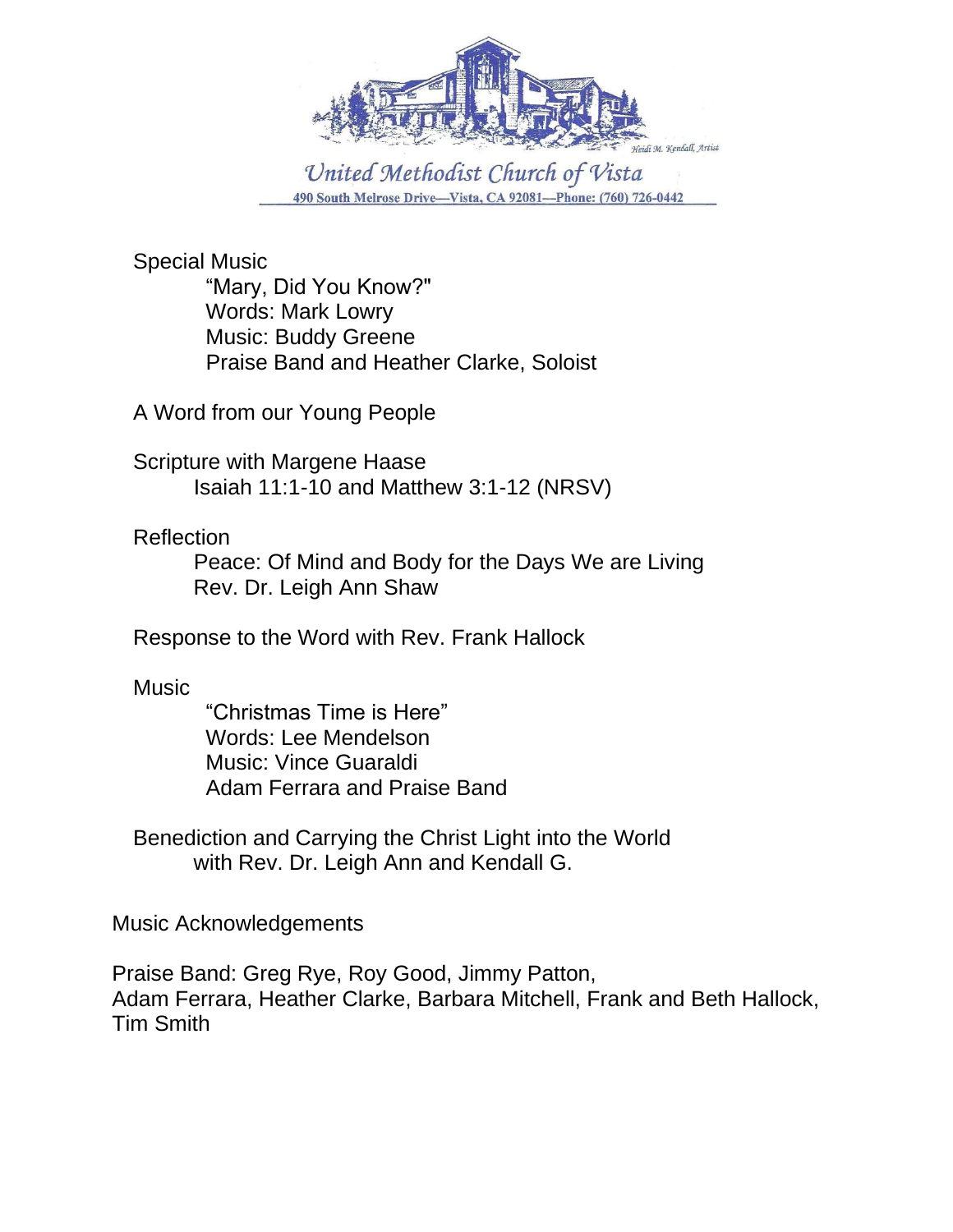

"Angels We Have Heard on High" Words and Music:Traditional French Carol arr. Edwar Shipper Barnes1937, Harm. Austin Lovelace, 1964 © 1989 United Methodist Publishing House

" Mary Did You Know?" Words: Mark Lowry Music: Buddy Greene CCLI Song # 839225 © 1991, 1993 Rufus Music | Curb Word Music Buddy Green For use solely with the SongSelect®. Terms of Use. All rights reserved. www.ccli.com CCLI License # 213731

"Christmas Time is Here" Words: Lee Mendelson, Music: Vince Guarald ©1966 Lee Mendelson Film Productions, Inc. International Copyright Secured. All Rights Reserved

Church Copyright License 213731

Christian Copyright Licensing, Inc.

"Permission to podcast/stream the music in this service obtained from ONE LICENSE with

license #A-734434. All rights reserved."